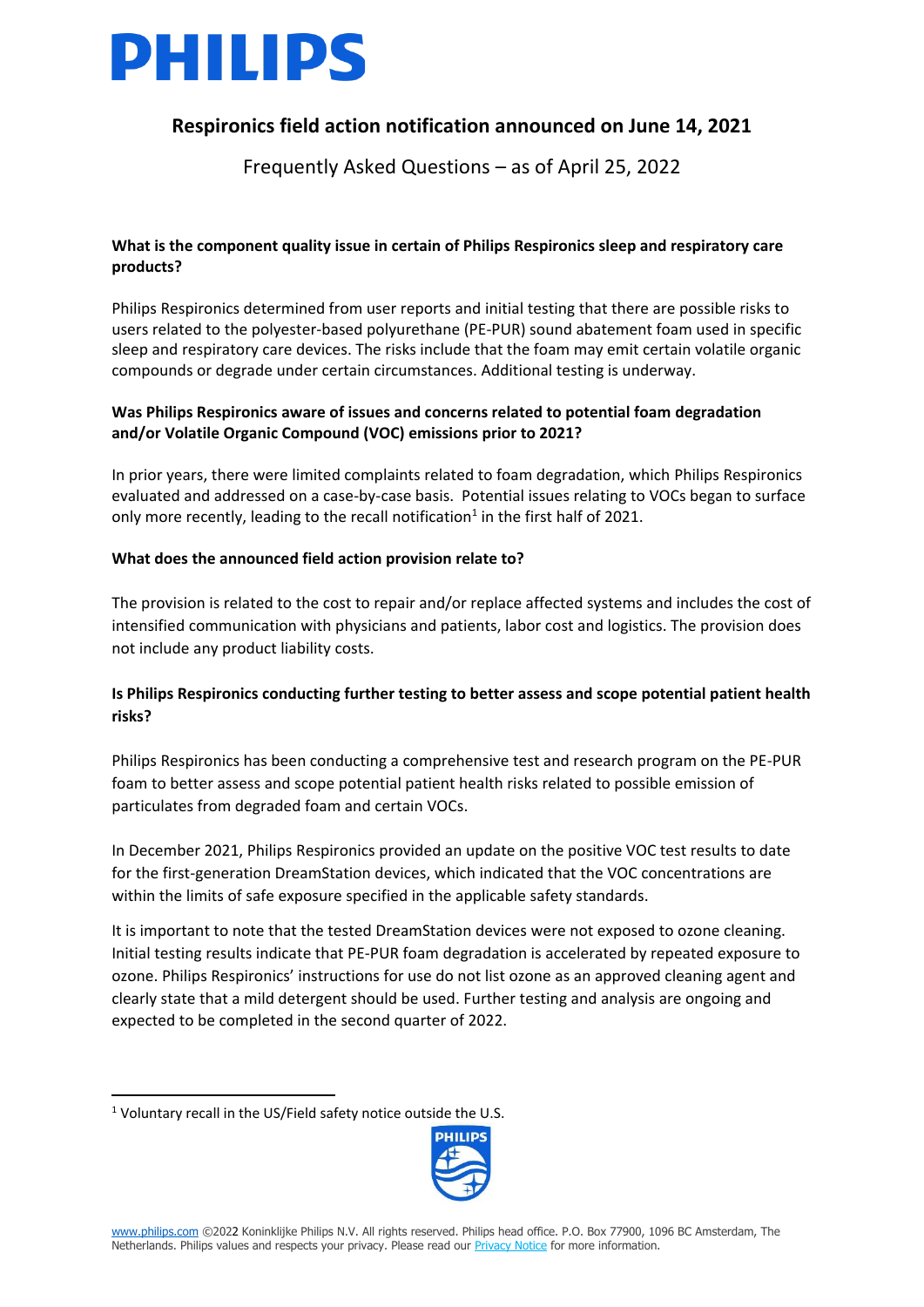# PHILIPS

Comprehensive particulate testing and analyses are expected to be completed in the second quarter of 2022, and Philips Respironics will continue to provide updates on findings from these assessments.

## **Following the results published in December 2021, Is Philips Respironics now excluding the health risk of possible carcinogenic effects?**

Review of the assessment by an outside medical panel and Philips Respironics determined that that the level of VOCs identified to date for the first-generation DreamStation devices is not typically anticipated to result in long-term health consequences for patients.

This assessment was limited to the evaluation of VOCs for first-generation DreamStation devices, and does not evaluate the risks of potential foam particulates or cover other devices affected by the recall. These additional testing and analyses are ongoing and expected to be completed in the second quarter of 2022.

## **Why will particulate testing only be completed in Q2 2022?**

Philips Respironics is conducting comprehensive testing and analyses with protocols that comply with the full extent of the relevant ISO standards (ISO 18562 and ISO 10993). These tests require long lead times of multiple months and involve significant oversight of the FDA. Comprehensive particulate testing and analyses are expected to be completed in the second quarter of 2022. Philips Respironics will continue to provide updates on results from these assessments.

## **Did the first-generation DreamStation product family follow industry standards?**

The first-generation DreamStation devices were designed to meet all relevant standards at the time of development and launch and were approved by the relevant competent authorities.

## **Has Philips Respironics started the repair and replacement actions?**

The repair and replacement program is underway. To date, Philips Respironics has produced a total of approximately 2.2 million repair kits and replacement devices.

## **How long will it take to address all affected devices?**

Philips Respironics expects to complete over 90% of the production and shipment to customers in 2022.

#### **Is Philips Respironics selling devices to new patients?**

Because of the prioritization of the repair and replace program, Philips Respironics is currently not taking new orders for sleep therapy systems, while masks and other consumables continue to be sold. Philips Respironics expects to complete over 90% of the repair and replacement program in 2022.

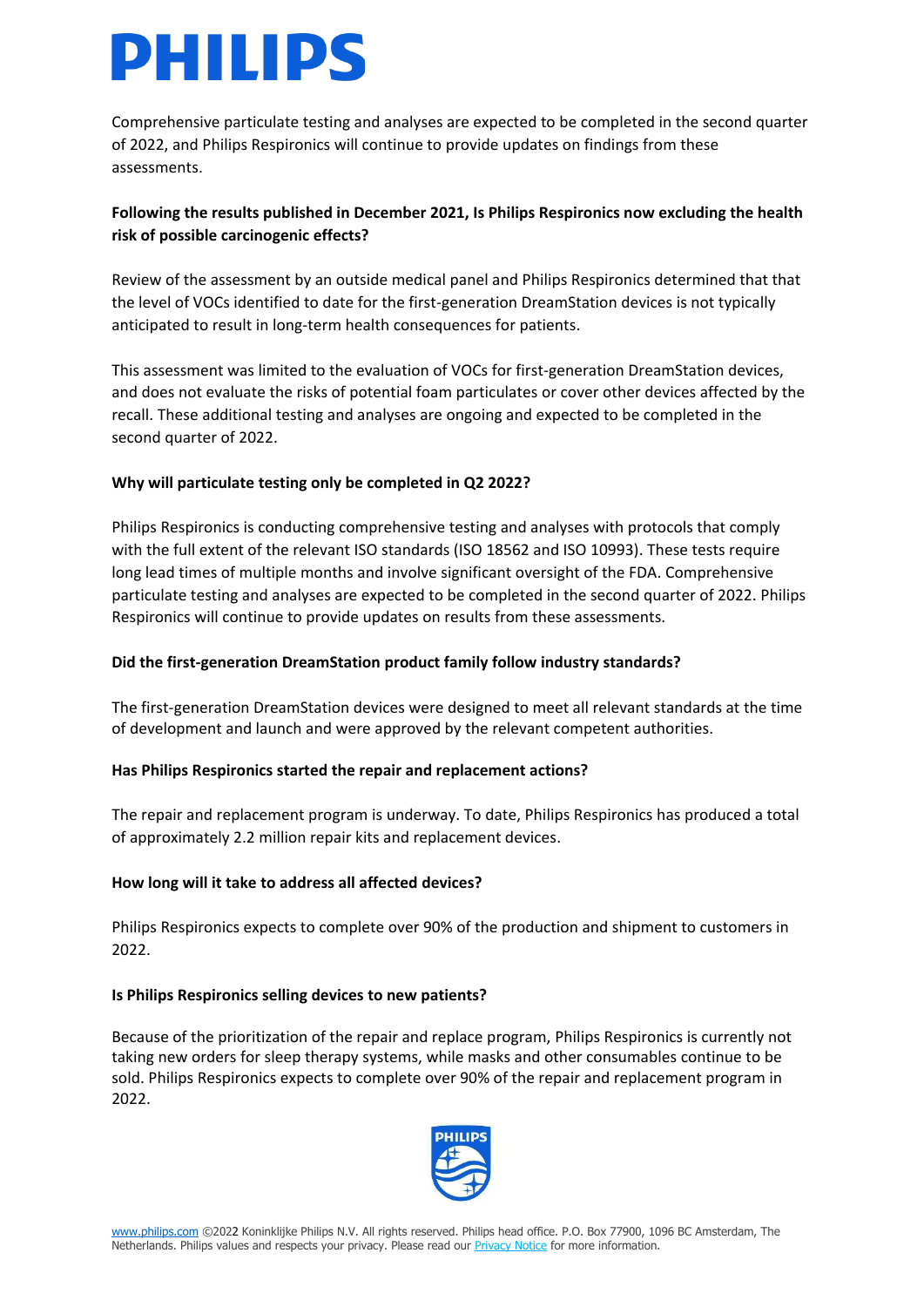

#### **Where can I find more information on the recall?**

More information on the recall can be found here: [www.philips.com/src-update.](http://www.philips.com/src-update)

## **What is the company's view on the class action and personal injury claims filed against the company?**

We have a strong and experienced legal defense team in place. Litigation is in preliminary stages, so it is too early to draw any conclusions on the merits of any claims or to speculate about any potential exposure.

#### **Has Philips Respironics taken any provision related to potential litigation exposure?**

No. Litigation is in preliminary stages, and it is too early to speculate about any potential exposure.

#### **Does Philips Respironics have insurance for product liability?**

Philips does have product liability insurance in place but does not share policy details such as limits and terms externally.

#### **What does the FDA 518(a) order published on March 10, 2022 direct Philips Respironics to do?**

The order directs Philips Respironics to take certain actions to ensure that users, DMEs / distributors and health professionals receive notice of the recall and the potential health risks presented by the recalled devices within 45 days from the date of the order.

The order also directs Philips Respironics to (1) highlight language regarding the risk of using unapproved ozone cleaners on the recalled devices on its main webpage for the recall; (2) provide access to information regarding available data; and (3) continue to utilize Philips Respironics' mobile application to provide instructions for device users regarding recall updates and information.

#### **What is the Form 483 published by the FDA on November, 12 2021 about?**

In connection with the recall, the U.S. Food and Drug Administration (FDA) conducted an inspection of a Philips Respironics manufacturing facility. Following the inspection, the FDA provided a list of their observations to Philips Respironics. On November 12, 2021, the FDA published these observations on its website and distributed a press release on the matter.

Importantly:

- The FDA has not changed its recommendation to patients and healthcare providers in relation to affected devices, nor repaired or replaced devices
- Philips Respironics evaluated the inspectional observations, and has submitted a comprehensive response, as well as a detailed action plan to the FDA